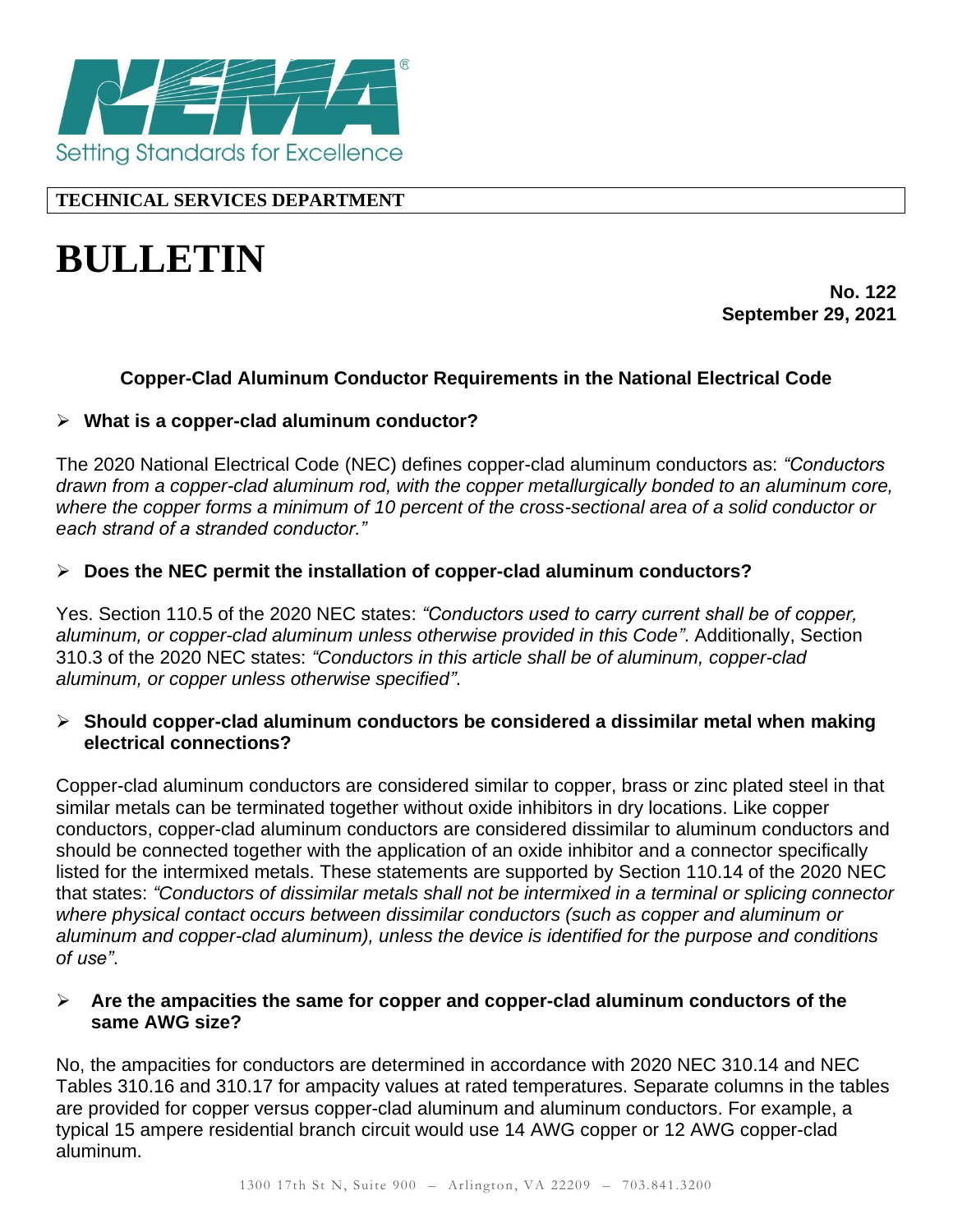Coordination with the overcurrent protective device for small conductors is found in NEC 240.4(D). Also, see NEC 110.14(C) for conductor temperature limitations due to termination provisions.

#### ➢ **Can copper-clad aluminum conductors be terminated to a switch, such as general-use snap switches, dimmers, circuit breakers, or other switching/control devices? What about receptacles?**

Terminals of 15-ampere and 20-ampere snap switches and receptacles are for use with copper and copper-clad aluminum conductors only, unless marked "CO/ALR" which then allows for use with aluminum, copper and copper-clad aluminum conductors. Terminals of switches and receptacles rated 30-amperes and above are for use with copper conductors only, unless marked "AL/CU" that allows for use with aluminum, copper and copper-clad aluminum conductors. These statements are supported by Section 404.15(C) and 406.3(C) of the 2020 NEC and UL guide information for receptacles and snap switches in product categories RTRT and WJQR, respectively. The UL guide information can be found online in UL's Product iQ, formerly known as the UL White Book.

### ➢ **What wiring methods are permitted to utilize CCA conductors?**

- 1. **Individual conductors:** As noted above, Section 310.3(B) of the 2020 NEC permits copperclad aluminum to be utilized for individual conductors. As an example, thermoplastic-insulated copper-clad aluminum conductors are listed in accordance with UL 83 in sizes from 12 AWG through 1,000 kcmil. Individual conductors for general wiring are required to be used as part of recognized NEC Chapter 3 wiring methods, such as raceways, cables, or cable trays.
- 2. **Metal-Clad Cable (Type MC):** Section 330.104 of the 2020 NEC permits copper-clad aluminum circuit and equipment grounding conductors to be utilized in Type MC cable in sizes no smaller than 12 AWG. For control and signal conductors, the minimum copper-clad aluminum conductor size is permitted to be 14 AWG. Type MC cable is required to be listed to UL 1569.
- 3. **Nonmetallic-Sheathed Cable (Type NM):** Section 334.104 of the 2020 NEC permits copperclad aluminum conductors to be utilized in Type NM cable in sizes 12 AWG through 2 AWG. This includes circuit, equipment grounding, control, and signal conductors. Type NM cable is required to be listed to UL 719.
- 4. **Power and Control Tray Cable (Type TC):** Section 336.104 of the 2020 NEC permits copperclad aluminum circuit and equipment grounding conductors to be utilized in type TC cables in sizes no smaller than 12 AWG. For control and signal conductors, the minimum copper-clad aluminum conductor size is permitted to be 14 AWG. Type TC cable is required to be listed to UL 1277.
- 5. **Underground Feeder and Branch-Circuit Cable (Type UF):** Section 340.104 of the 2020 NEC permits copper-clad aluminum conductors to be utilized in Type UF cable in sizes 12 AWG through 4/0 AWG. This includes circuit, equipment grounding, control, and signal conductors. Type UF cable is required to be listed to UL 493.

The sections of the code mentioned above cover the most commonly asked questions about copperclad aluminum conductors from design professionals, installers, and authorities having jurisdiction. Manufacturer's installation instructions and product markings for the conductors, terminations, and equipment must also be followed to comply with the NEC. For additional guidance or other questions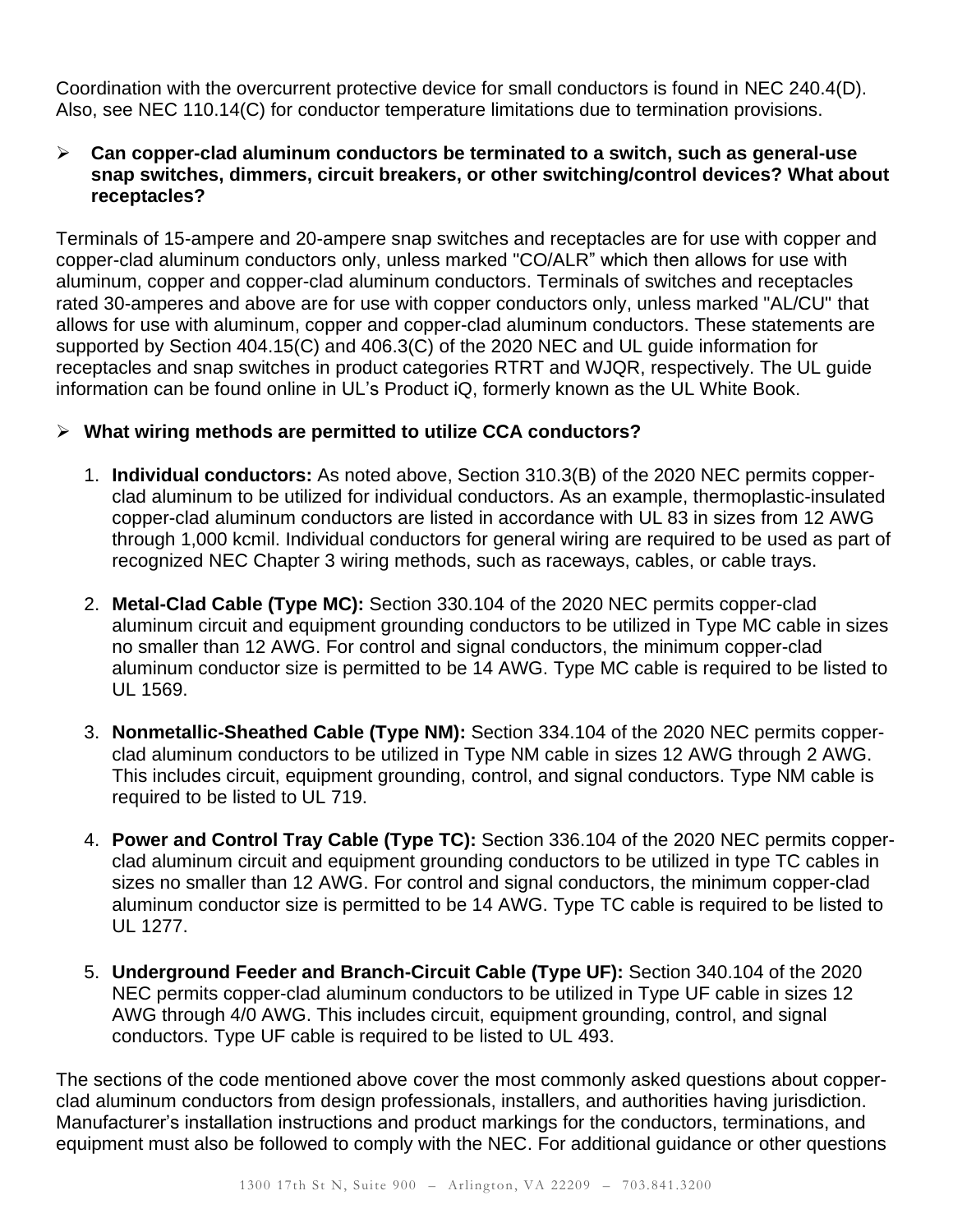on the selection, installation, or enforcement of NEC requirements related to copper-clad aluminum conductors, contact the manufacturer of the conductor or cable product.

### **Distribution List:**

Standards and Conformity Assessment Policy Committee Codes and Standards Committee NEMA Technical Services Department